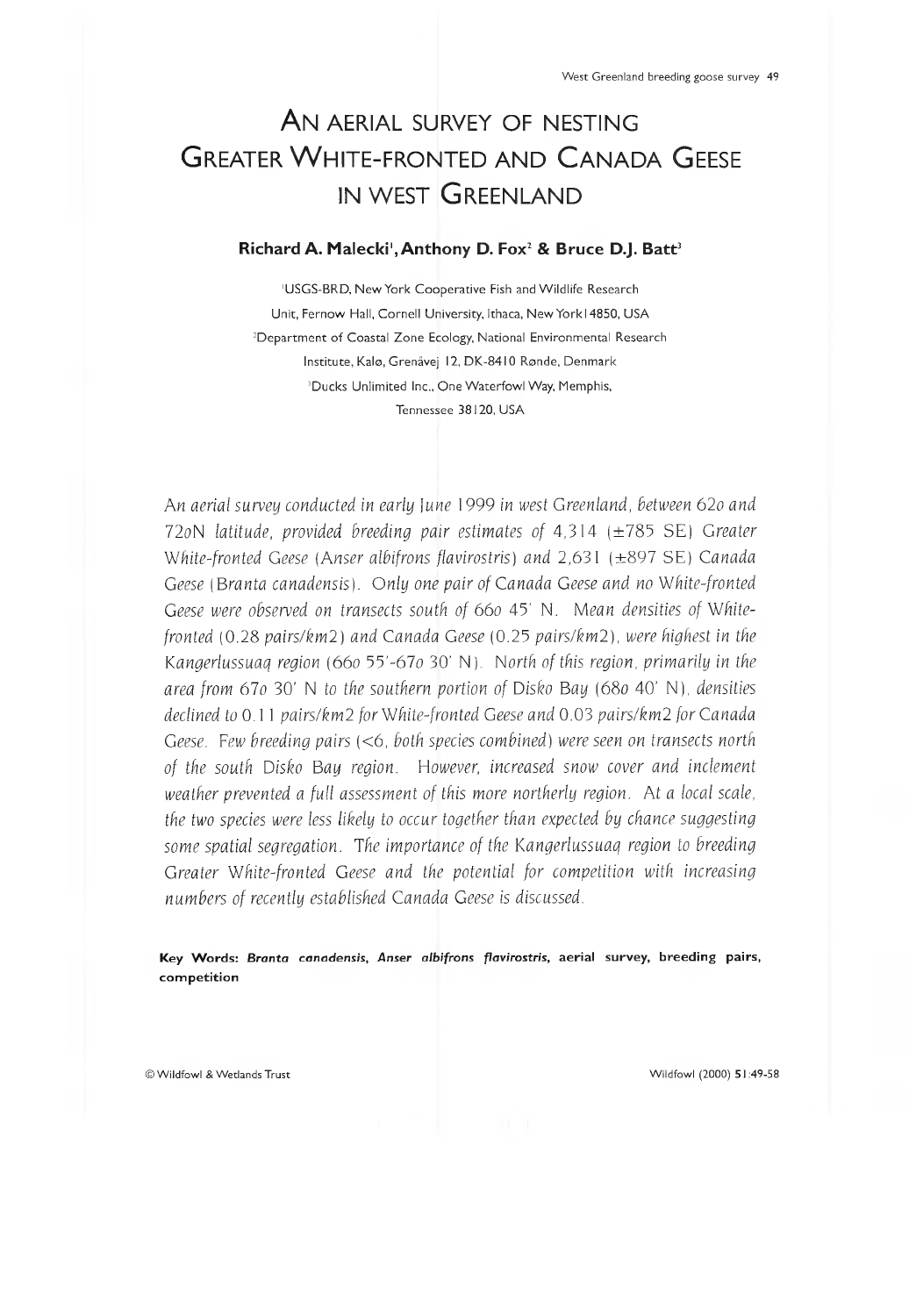The Greater White-fronted Goose *Anser albifrons fiavirostri* breeds exclusively in west Greenland, primarily between Nuuk (64°N) and Upernavik (73°N) with summer reports as far north as 77°N (Salomonsen 1967; Best & Higgs 1990). In the late 1970s, the global population may have fallen as low as 14,300 individuals and was the cause of conservation concern at that time (Fox et al. 1999). The total population currently numbers about 33,000 individuals based on complete annual counts on the wintering range in Britain and Ireland (Fox *et al.* 1999). The increase in population size during the 1980s probably resulted from reduced hunting mortality throughout its winter range (Fox et *al.* 1998). However, since 1995, there has been little change in overall population size and a reduction in the proportion of breeders that return with young to the most important Irish wintering area, Wexford Slobs (Fox et *al.* 1999, unpubl. data).This suggests that there may be some new factor affecting recruitment of new birds into this population.

Prior to 1980, the Canada Goose *Branta canadensis* was regarded as a rare and irregular breeder in Greenland (Salomonsen 1981). By the early 1990s, the species was described as a locally common breeder that was increasing and expanding in west Greenland (Boertmann 1994). Records suggest a primary breeding range between 66° and 70°N (Fox et *al.* 1996). Ring recoveries and resightings of Canada Geese neck-collared in Greenland indicate that these birds are clearly part of the North Atlantic Population (NAP) of Canada Geese. Based on measurements, the majority of these birds are of the *B. c. interior* form that breeds mainly in northern Quebec. These geese migrate through Labrador and Atlantic Canada to wintering areas along the Atlantic coastline of the United States (Kristiansen et *al.* 1999).

Little is known about the distribution or densities of nesting White-fronted or Canada Geese in west Greenland except from localised studies (Fencker 1950; Fox & Stroud 1988; Kristiansen et *al.* 1999). Competitive interactions with increasing numbers of Canada Geese on the breeding grounds may negatively influence breeding productivity in Greater White-fronted Geese where both species occur (J.N. Kristiansen, pers. comm.). On the other hand, numbers of Canada Geese breeding in Greenland are viewed as a potential source of recruitment into the NAP that will help sustain or increase the harvest of these birds in North America.

For these reasons, some assessment of the relative distribution and abundance of both species in West Greenland was deemed necessary and it was proposed that an aerial survey be carried out in summer 1999. The objective was to provide preliminary baseline data upon which to assess the future changes in their distribution and abundance. The results of the survey are reported here.

## **M ethods**

Transects were flown using a specially adapted twin-engined Partenavia Observer aircraft equipped with a Plexiglas dome for forward observation and bubble observation windows to either side. Flights were conducted at air speeds of 120-170 km/hr. at altitudes of 24-36 m. Two observers (seated in the right forward seat and rear left seat behind the pilot) recorded the number of single and paired geese sighted within a 200 m transect on each side of the aircraft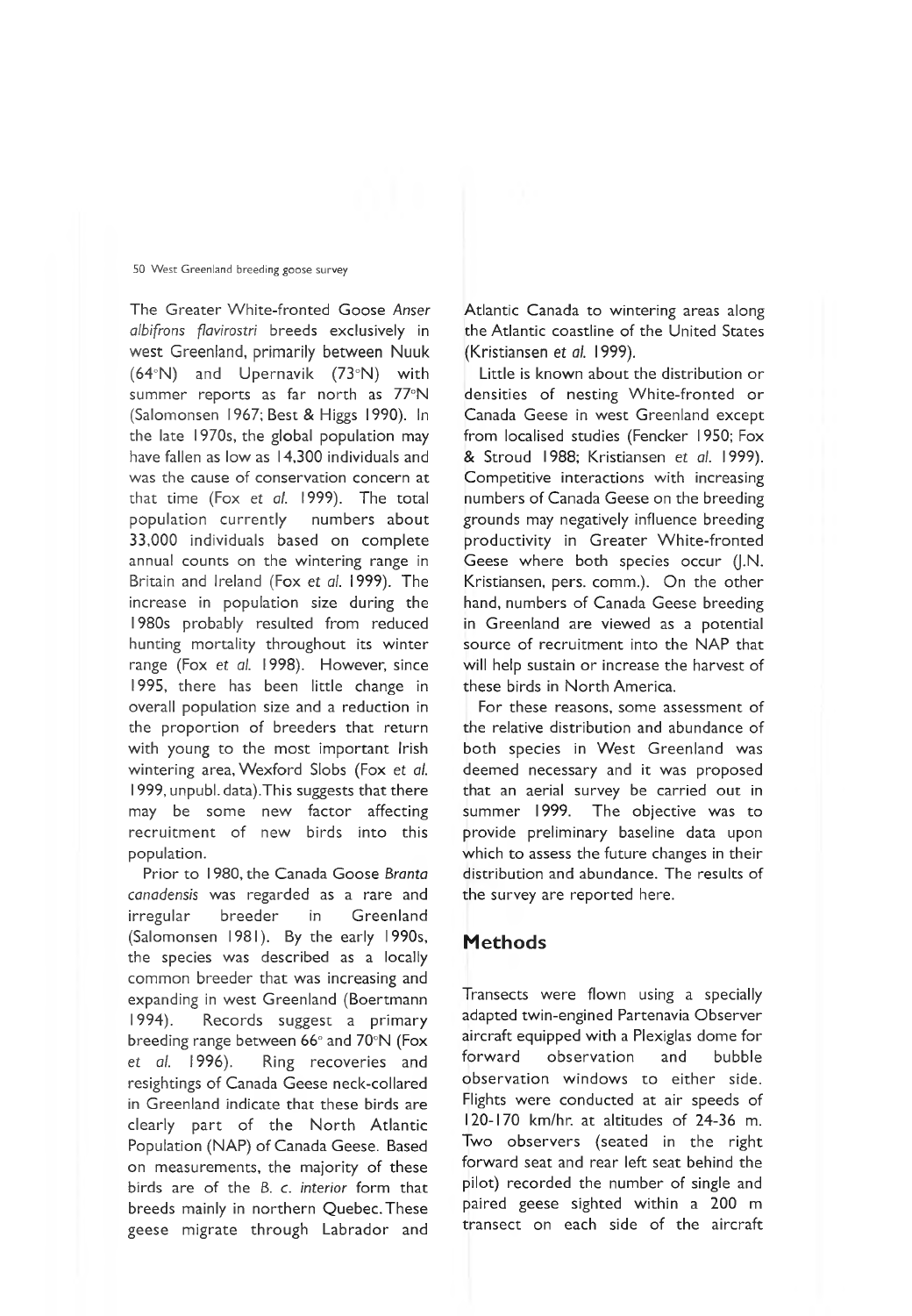(verified visually using an inclinometer to measure the angle of observation). An assumption was made that the strong pair bond and attachment to the nest site helped ensure that single and pair sightings both indicated pairs of nesting geese (Malecki et al. 1981). One 40 km segment of transect in higher density breeding habitat near Kangerlussuaq was repeated within a 24 hour period to help verify this assumption. All observations of single, paired and geese in flocks were recorded and their positions noted. No attempt was made to correct our estimates for visibility bias.

All flights were flown between 3-10 June 1999, when most females should have completed egg laying and been well into incubation. Harsh weather conditions were encountered with extensive snow cover and sub-zero temperatures that resulted in an apparent delayed (or perhaps failed) nesting season in areas north of Disko Bay. In most other areas, females appeared in the early phases of nest initiation and incubation.

In all, 48 E-W transects varying in length from 4 to 160 km were spaced at intervals of 13-16 km north from 62° N latitude to 72° N (Figure I). Although both species are known to breed and summer north of 72° N, conditions there were unlikely to have supported breeding geese in 1999. It was considered that the transects were probably representative of some 70-80% of the land area used by geese. Our survey covered an area of about  $36,260$  km<sup>2</sup>, omitting large tracts of land where elevation (>600 m a.s.I.) and steep rugged terrain made habitat unsuitable for summering geese. The area was divided into four broad geographical areas for the purposes of analysis, based on encountered goose abundance (see Figure I for details). Means and standard errors for these areas were generated based upon the results from individual transects. Transects were divided into 2.5 km segments and locations of all goose sightings assigned to individual segments by: (I) assuming a constant aircraft speed, (2) dividing the number of 2.5 km segments per transect by the total number of minutes flown per transect, and (3) assigning the number of minutes at which a sighting occurred to the segment corresponding to that time period. Total breeding pair numbers and their corresponding densities were estimated following procedures described by Martin et *al.* (1979).

The aerial survey census was stratified into two levels to assess the degree of spatial overlap in the observed distribution of the two species to assess the potential for competitive interactions. First, the data was tested from each of the 48 transects to see if both species were more or less likely to occur together on a latitudinal scale than would be expected by chance. A simple contingency table of transects was constructed where the two species occurred together, where each of the species occurred alone, and where neither was observed and tested against predictions for association-dissociation distribution using a simple  $\chi^2$  test. Secondly, we carried out the same analysis on all 712 count segments to assess whether the two species were more or less likely to occur together at a much smaller spatial scale.

### **Results**

Only one pair of Canada Geese and no White-fronted Geese were encountered on transects flown in Area I between 62° and 66°N. In contrast, highest densities of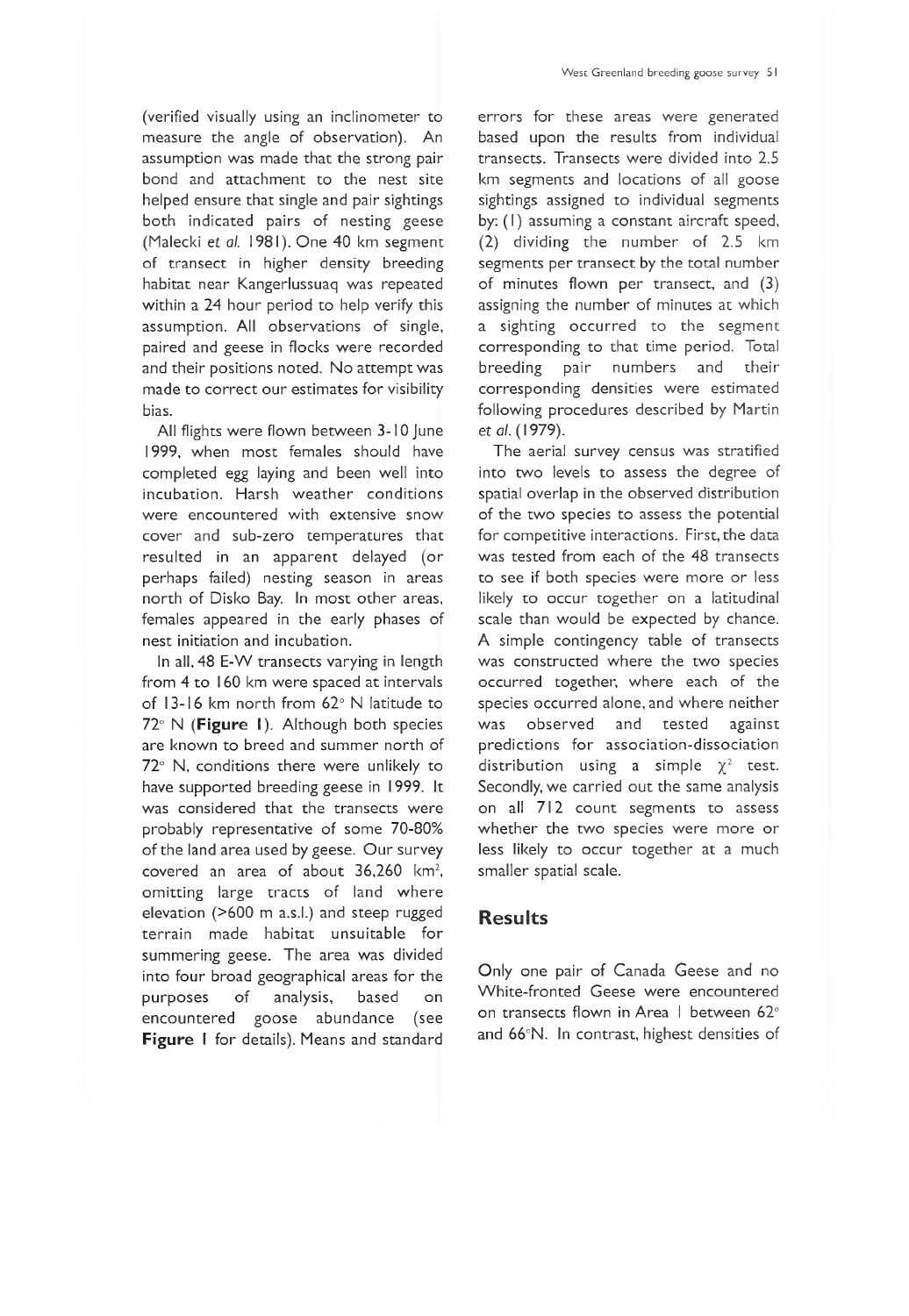

Figure I. Location of aerial goose count transects flown in southern (lower) and central (upper) West Greeenland during 3-10 June 1999. Transects have been grouped on the basis of encountered densities into the four areas as indicated.

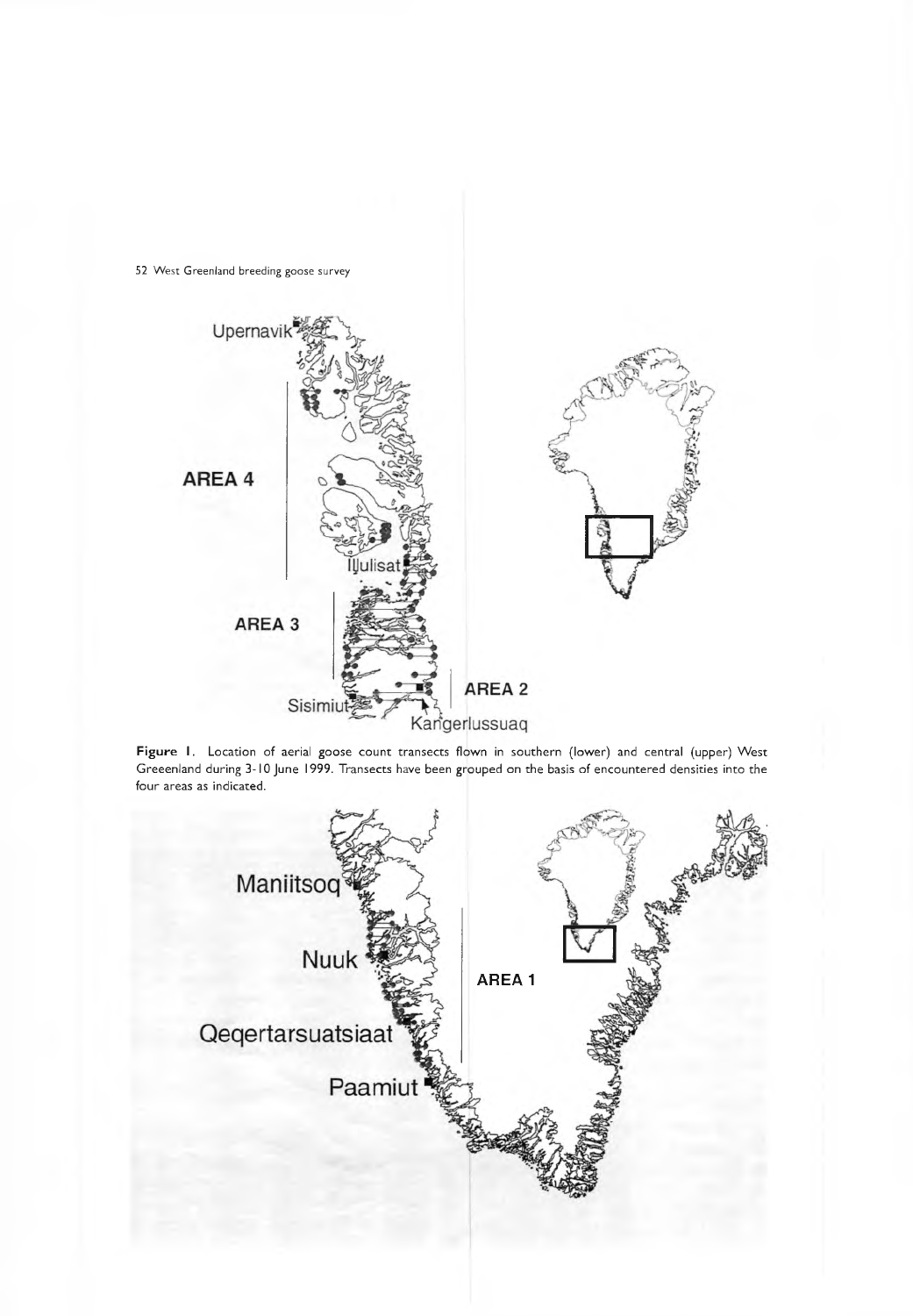**T a b le I** . Summary of aerial survey data from transects flown in West Greenland, **1**999. Data are presented for the numbers of White-fronted (WF) and Canada Geese (CG) encountered during the flights, but breeding pair density is based only on encounters with singles and pairs of geese (group encounters are provided for completeness).

| Area           | <b>Total Area</b><br>Covered (km <sup>2</sup> ) | <b>Transect</b><br>Area km <sup>2</sup><br>(Number of<br>Transects) | WF                      |                                 | CG                      |                                 | Breeding Pair<br>Density (km <sup>-2</sup> ) |                          | <b>Breeding Pair</b><br><b>Estimates</b> |                       |
|----------------|-------------------------------------------------|---------------------------------------------------------------------|-------------------------|---------------------------------|-------------------------|---------------------------------|----------------------------------------------|--------------------------|------------------------------------------|-----------------------|
|                |                                                 |                                                                     | Singles<br>and<br>Pairs | No. of<br>Groups<br>(Total Nos) | Singles<br>and<br>Pairs | No. of<br>Groups<br>(Total Nos) | <b>WF</b>                                    | $\mathsf{CG}\phantom{.}$ | <b>WF</b><br>$n$ ( $\pm$ SE)             | CG<br>$n$ ( $\pm$ SE) |
|                | 6,168                                           | 170<br>(17)                                                         | $\mathbf 0$             | $\pmb{0}$                       |                         | 0                               | $\mathbf 0$                                  | 0.006                    | $\mathbf 0$                              | 37<br>$(\pm 0.43)$    |
| $\overline{2}$ | 8,192                                           | 130<br>(4)                                                          | 37                      | 2<br>(111)                      | 33                      | 3<br>(15)                       | 0.28                                         | 0.25                     | 2,294<br>$(\pm 732)$                     | 2,048<br>$(\pm 859)$  |
| 3              | 16,364                                          | 347<br>(11)                                                         | 38                      | 13<br>(113)                     | 10                      | (5)                             | 0.11                                         | 0.03                     | 1,800<br>$(\pm 268)$                     | 491<br>$(\pm 248)$    |
| 4              | 5,517                                           | 105<br>(16)                                                         | $\overline{4}$          | 3<br>(12)                       |                         | (3)                             | 0.04                                         | 0.01                     | 220<br>$(\pm 96)$                        | 55<br>$(\pm 55)$      |
| <b>Totals</b>  | 36,241                                          | 752<br>(48)                                                         | 79                      | 28<br>(236)                     | 45                      | 5<br>(23)                       |                                              |                          | 4,314<br>(1785)                          | 2,631<br>(1897)       |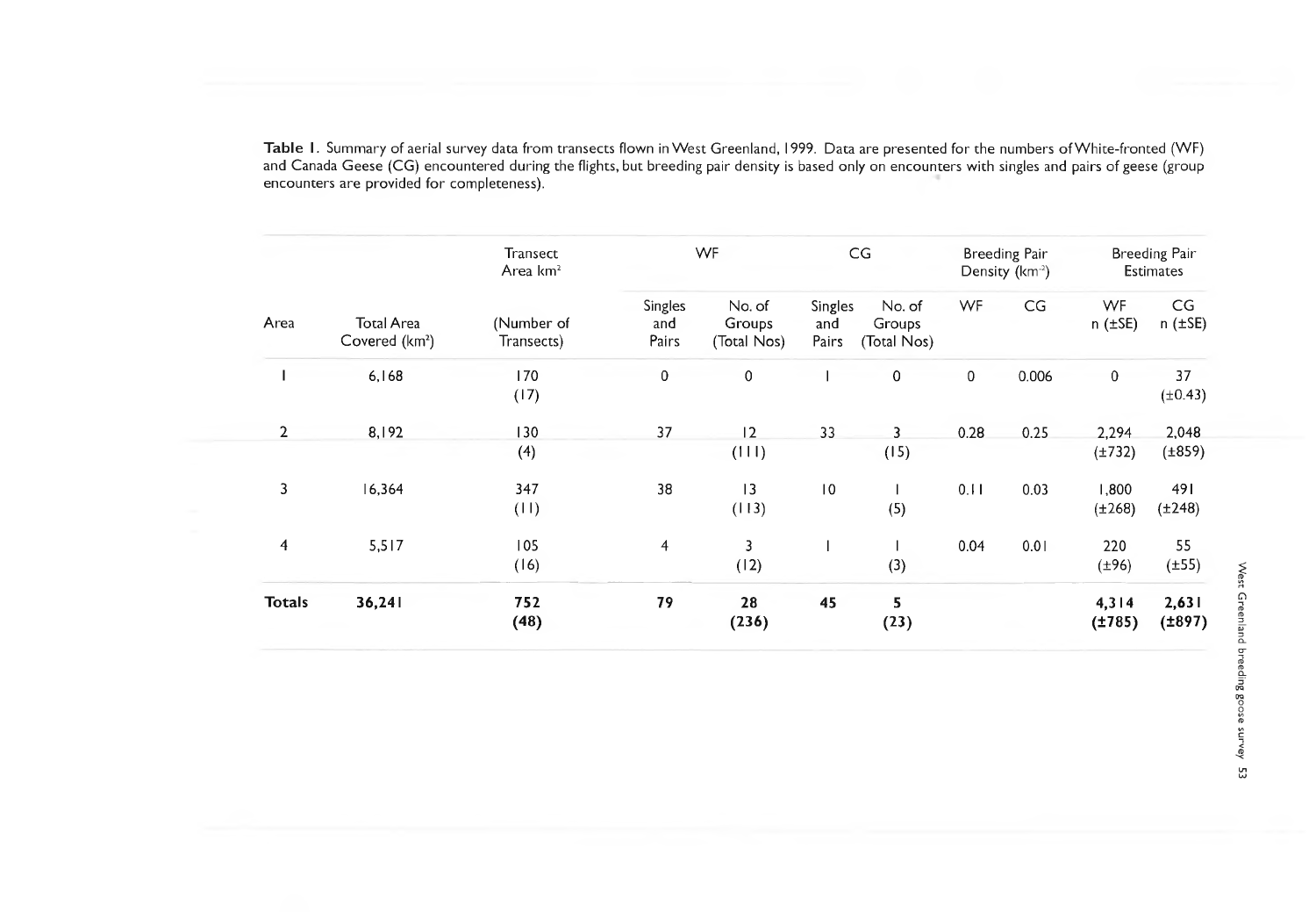both species occurred in Area 2 further north (66°30'-67°30'N). Four transects totalling 130 km<sup>2</sup>, within a survey area of approximately 8,192 km<sup>2</sup>, of potential breeding habitat (Table I) resulted in 37 single and pair sightings of White-fronted Geese and 33 such sightings of Canada Geese. Resultant densities of 0.28 pairs and 0.25 pairs/km<sup>2</sup>, respectively, provided breeding pair estimates of 2,294 (SE ±732) White-fronted and 2,048 (SE ±859) Canada Geese.

Transects in Area 3, along the coast north of Sisimiut and extending inland north of 67° 30'N to the southern edge of Disko Bay (68°45' N) revealed lesser densities of breeding White-fronted and Canada Geese, where densities averaged  $0.11$  and  $0.03$  breeding pairs/km<sup>2</sup>, respectively. Total estimated pairs were 1,800 (SE ±268) for White-fronted and 491 (SE ±248) for Canada Geese. Even lower densities of both White-fronted Geese (0.04 pairs/km<sup>2</sup>) and Canada Geese (0.01 pairs/km2) were found in Area 4 from Disko Bay northwards (68°45'-71°45' N).

In total, our survey provided breeding pair estimates of  $4,314$  (SE  $\pm 785$ ) Whitefronted Geese and 2,631 (SE ±897) Canada Geese. Repetition of a 40km segment of transect on two consecutive days (June 9 and 10) in Area 2 resulted in 13 versus 10 single and pair sightings of Canada Geese and zero versus two such sightings for White-fronted Geese.

The observed pattern of association between the two species on transects differed significantly from complete association  $(\chi^2=9.0, df=1, P<0.01)$  and dissociation ( $\chi^2$ =4.0, df=1, P<0.05). There was no significant difference from an even spread of the two species over all transects where one or the other species occurred  $(\chi^2=0.56, df=1, P>0.05)$ . At the individual count unit level, the observed

pattern of association between the two species differed significantly from that expected for the prediction of complete association  $(\gamma^2=96.6, df=1, P<0.001)$ , but not for complete dissociation  $(\gamma^2=0.60,$  $df= 1. P>0.05$ ).

## **D iscussion**

Greatest densities of both White-fronted and Canada Geese occurred in Area 2, near Kangerlussuaq, where satellite imagery shows that inland areas lose their snow cover more than one month earlier than the coastal areas near Sisimiut (Glahder 1999a). Over half of our estimate of White-fronted Geese and almost 80% of estimated Canada Geese occurred here. Given the extent of late snow cover to the north, it is possible that geese of both species were more concentrated at these latitudes than may be the case in other years. Glahder (1999b) found more geese during the moulting period between 66° and 69° in west Greenland in the cold summer of 1992 than in the warmer season of 1995. Nevertheless, this central area around Kangerlussuaq has proven to be important for spring staging, breeding and moulting Greater White-fronted Geese over a number of years (Glahder 1999a, b). In addition, this area seems to support a substantial proportion of the current Canada Goose breeding population. Thus, the climate of this area, characterised by low winter snow cover and relatively early thaw patterns, may be beneficial to both goose populations.

Densities of both species were similar throughout the area surveyed, showing a high degree of overlap in their use of this area for nesting.The two species showed a distribution that was even throughout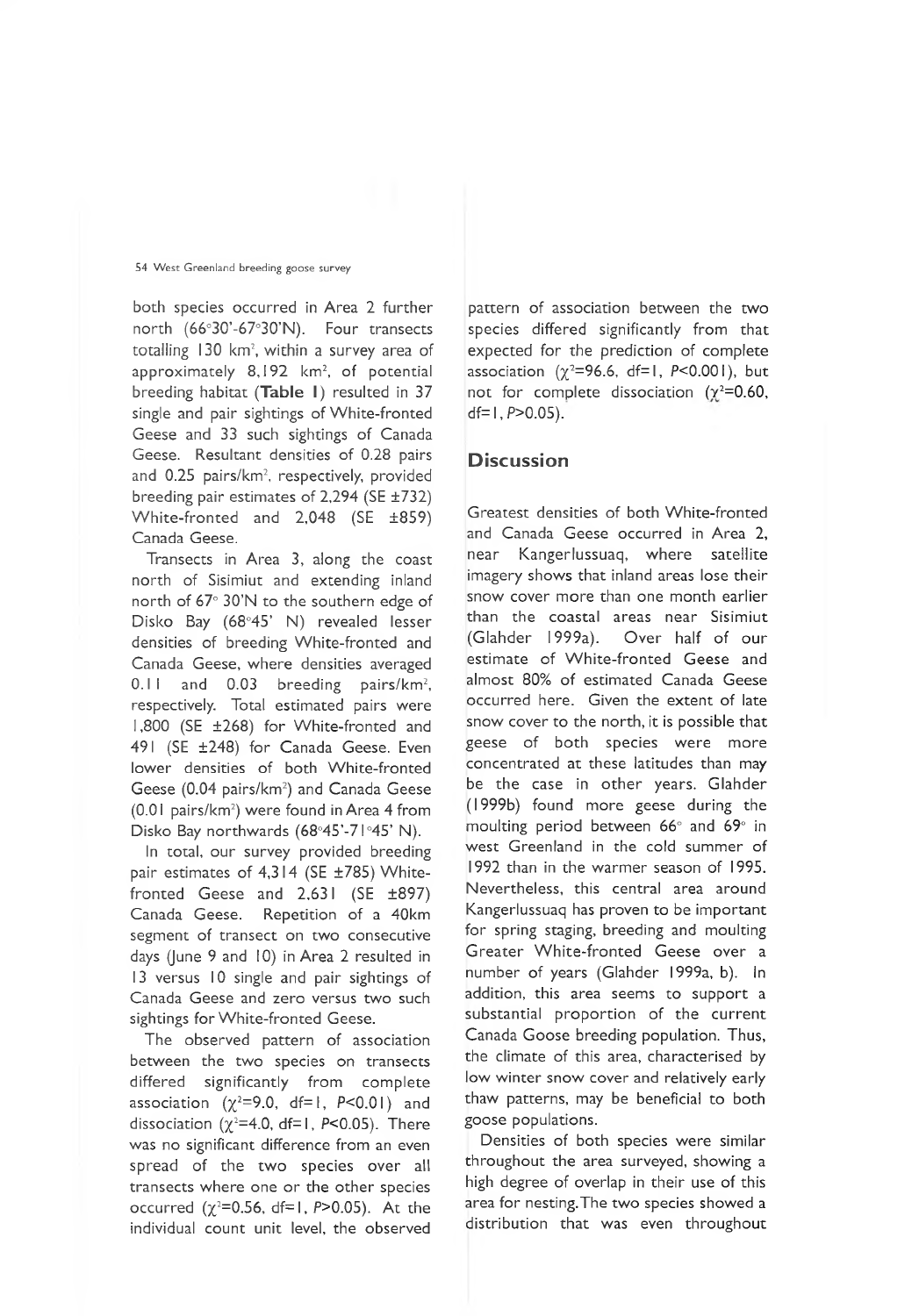those areas where one or the other species occurred, suggesting that both species showed preference for the same latitudes, but they neither segregated nor aggregated within these favoured areas. Nevertheless, at the individual count unit scale, the two species were significantly dissociated, suggesting some segregation between the two species at the local scale, either through behavioural exclusion, different habitat preferences, mutual avoidance or a combination of all three. Ground observations suggest the two species utilise different habitats for nesting and there may also be behavioural mechanisms that result in mutual exclusion during the moult period (J.N. Kristiansen pers, comm.)

Although the global population of the Greater White-fronted Goose numbers about 33,000 individuals, the population is characterised by consistently low productivity. Normally 14-18% of the numbers arriving on the wintering grounds are young hatching year birds, the result of low numbers of families (Fox et *al..* 1999). This low level of recruitment may result from (i) delayed age of first breeding compared to other races of the same species (Warren et *al.* 1992, 1993), (ii) a relatively small proportion of birds of reproductive age attempting to nest, (iii) high proportions of nesting age females that do attempt to breed being unsuccessful or (iv) low post-fledging survival to the winter quarters. The survey located large groups of White-fronted Geese throughout the surveyed areas and relatively few birds as singles or pairs, hence the estimated 3,500-5,000 pairs suggested by the survey represents approximately half the birds of potentially breeding age. This total may suggest that a low proportion of the number of geese of potential breeding age attempt to breed each year, an assertion supported by the high ratio of birds in flocks compared to those encountered as pairs or singles. However, the late complete snow cover in areas north from Disko Bay may have denied a substantial proportion of the breeding population access to nesting areas normally free of snow at this time of year. This factor may have contributed to the flocks that were seen elsewhere during the survey. Independent observations of the proportion of young in the flocks in the main wintering areas were low on Islay, Scotland (10.4%) and the lowest ever recorded at Wexford in Ireland (5.5%) after the 1999 breeding season (M.A. Ogilvie and A.J. Walsh *in litt.).* Hence, the severe conditions of June 1999 in the north of the breeding range (where most Irish-wintering geese tend to breed, Fox et *al.* 1983) likely affected recruitment throughout the wintering range, but especially at Wexford.

Canada Goose numbers in Greenland have apparently been increasing throughout the 1980s and 1990s. In Isunngua (67°05' N, 50°30' W ), for example, ground counts showed a steady increase from c.20 individuals in 1988 to c. 140 by 1997 (Kristiansen et *al.* 1999). Our baseline estimate of roughly 1,700 - 3,500 breeding pairs is therefore not unreasonable. In North America, estimates for the NAP total 29,000 breeding pairs (25,000 pairs in Labrador; 4,000 pairs in Newfoundland, unpubl. aerial survey data). Based on this assessment, Canada Geese breeding in Greenland may make up c.10% of the existing NAP breeding population. Long-term monitoring of this population is of interest for harvest management in North America. In Greenland, this increase in numbers of Canada Geese has some importance for local harvest, but may, in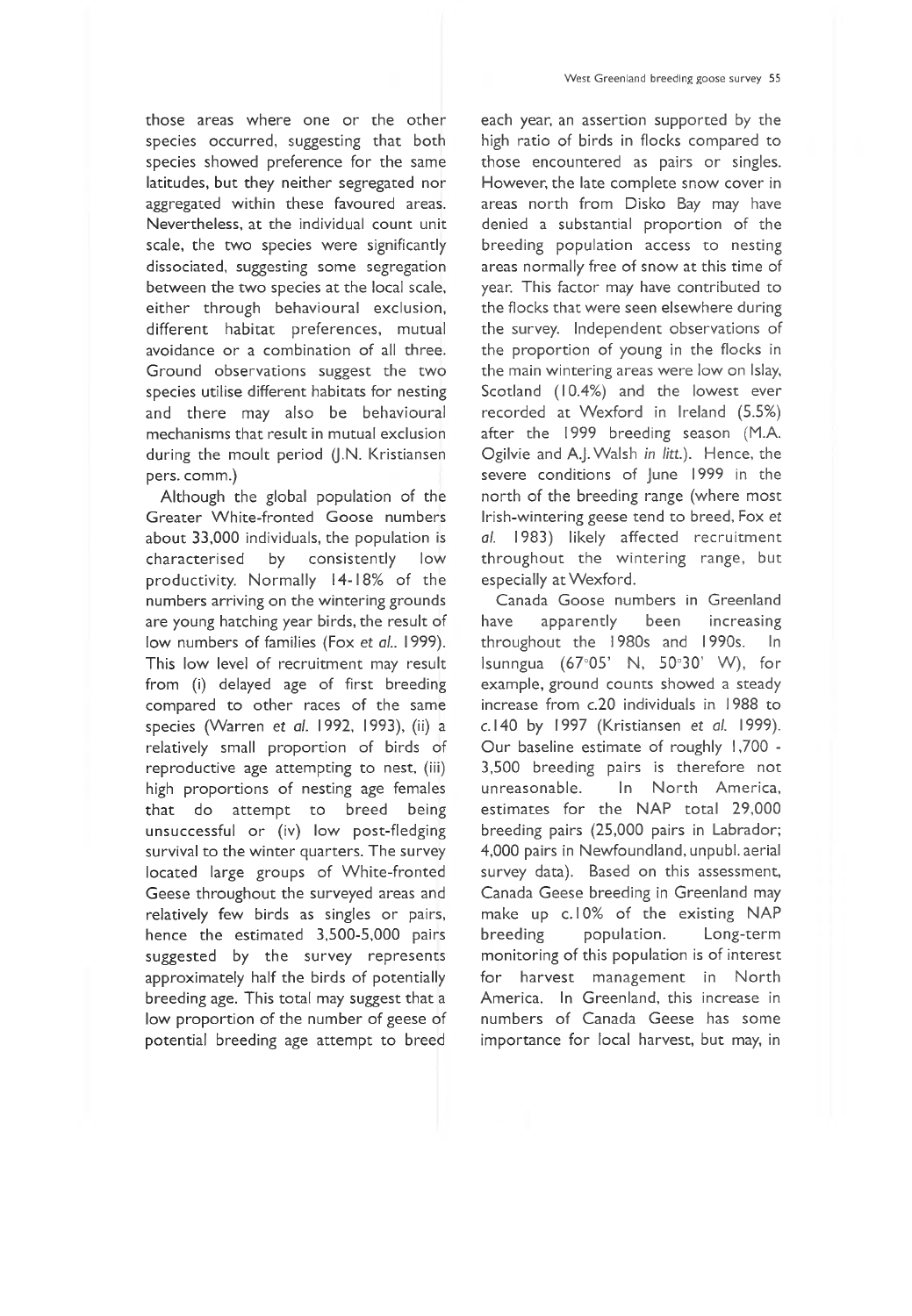the longer term, be of greater interest because of the potential competitive interactions with the endemic Whitefronted Goose population.

Results of the repetition of a 40km segment of transect provide weak evidence that the variability of the observations was not dramatic. No attempt was made to adjust the survey results for visibility bias. It is known that aerial survey may underestimate true population size and that Canada and White-fronted Geese show different detection probabilities from the air (Bromley et *al.* 1995). Visibility estimates from Western Alaska of 0.24 and 0.29 for White-fronted and Canada Geese respectively were similar (Butler *et al..* 1988). However, there is no doubt that Canada Geese are more conspicuous in the landscape (e.g. by nesting along lake shores and showing less cryptic behaviour compared to White-fronted Geese) and nesting pairs react at greater distances to disturbance than do *Anser* species (Fabricius et *al.* 1974; Bromley et *al.* 1995). Malecki et *al.* (1981) suggest that breeding pair estimates for Canada Geese can be multiplied by about 1.4 to adjust for birds not seen in tundra habitat such as the habitat that was surveyed. However, a similar adjustment for White-fronted Geese may not be appropriate because of differences in degree of cryptic behaviour and coloration, and use of more upland habitat for nesting and feeding. Regrettably, there are no studies known that provide quantitative correction factors for both species to allow estimates of 'true' density on the ground.

The objective of completing a baseline survey of breeding White-fronted and Canada Geese in Greenland was achieved in 1999. The results suggest a concentration of breeding densities in a

relatively small part of west Greenland. A great deal of overlap was encountered in the nesting distribution of these two species, but the results hint at segregation at a local scale. This subject is currently the focus of a post-graduate study, which seeks to identify the scale, nature and extent of potential inter-specific competition between these two species. There is growing evidence that the two species do co-exist in some areas, but that Canada Geese are behaviourally dominant over White-fronted Geese, and local displacement has been recorded where there are annual surveys to provide such evidence (J.N. Kristiansen pers. comm.). Preliminary studies suggest there is little overlap in nest site selection, nor timing of breeding of the two populations. However, during the moult period (when both species use the same habitats) both species show considerable overlap in diet in allopatric sites, but reduced overlap in sympatric ones, White-fronted Geese taking less nutritious dietary items at sites where both occur (J.N. Kristiansen pers. comm.). Given that highest densities of both species occurred in and around Kangerlussuaq (Area 2), the low productivity of Greater White-fronted Geese, the high breeding output of Canada Geese in west Greenland (unpubl. data) and its increasing population trend, there is considerable potential for competition for resources and behavioural exclusion that may prove detrimental to the endemic White-fronted Goose. Harvest management of NAP Canada Geese in both Greenland and North America may provide a means for maintaining an equitable balance if the signs are that this should occur.

Quite why there should be such competitive interactions in this region of recent overlap remains unclear, given that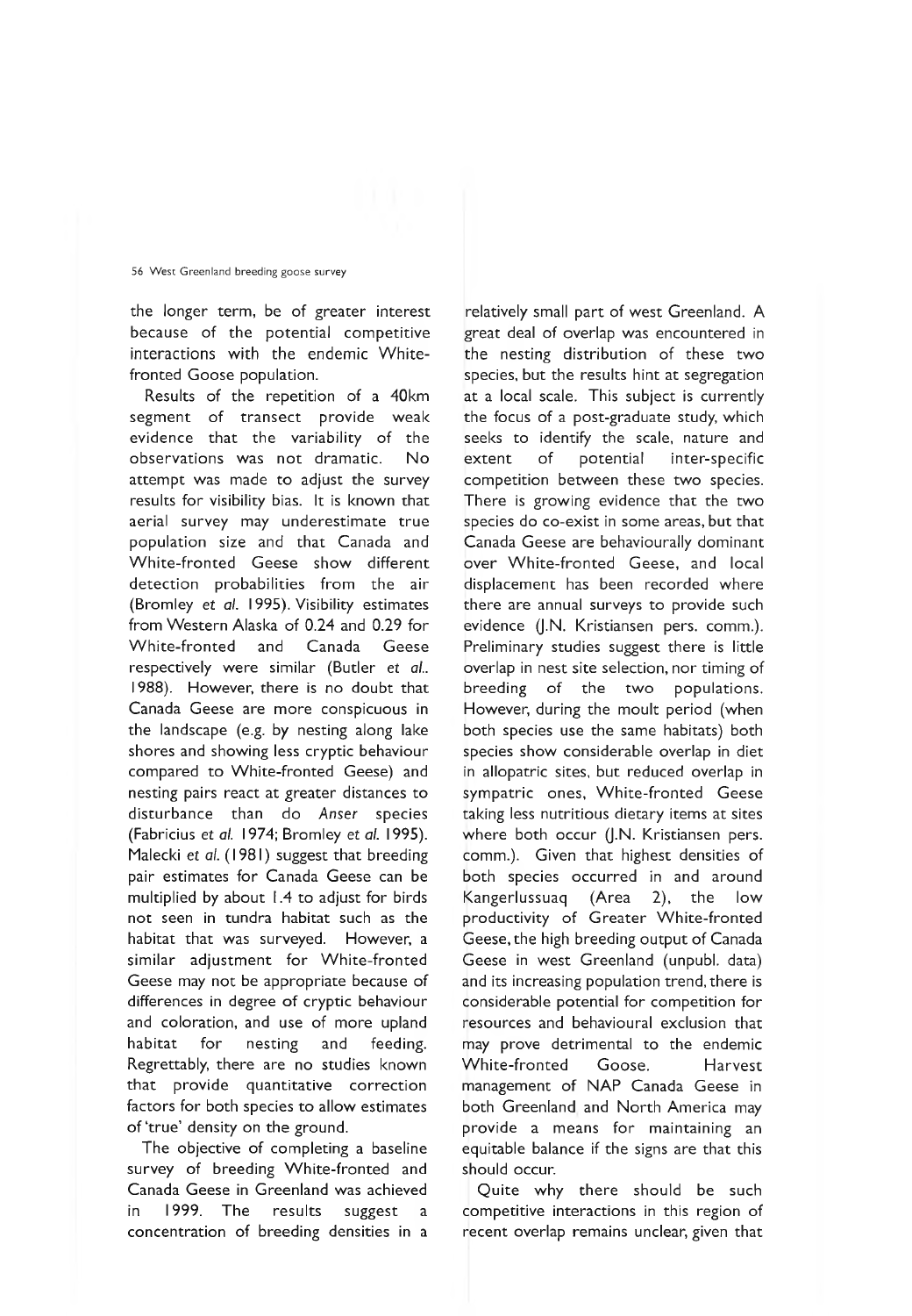elsewhere in their range in North America, without apparent adverse effects on either species (e.g. Mickelson 1975; Carrier *et al.* 1999). Nevertheless, the growing evidence of spatial segregation, behavioural dominance and degree of foraging overlap suggest the potential for effects at the population level. Future monitoring of population trends based on repeated breeding pair survey estimates provides the means for monitoring the population changes of these two species of geese in Greenland.

## **A ckn o w led gem en ts**

We wish to express our sincere thanks to Leif Petersen for the use of his aircraft and the skill with which he so capably navigated our transects. Peter Nielsen of the Greenland Home Rule Department of Environment and Nature was instrumental in providing administrative support for this project and we thank the Danish Polar Centre for permission to carry out this work. Susan Sheaffer of Cornell University in Ithaca, New York, USA provided statistical assistance and advice. Ducks Unlimited of the USA through support from Tudor Farms of Cambridge, Maryland, and the Seymour H. Knox Foundation of Buffalo, New York provided funding. We thank Malcolm Ogilvie and Alyn Walsh for supplying age ratio data and Jens Nyeland Kristiansen for his invaluable support, help and advice with this project and for commenting on an earlier manuscript. Thanks also to Nigel Jarrett and an anonymous referee for their improvements to an earlier draft.

- Best, J.R. & Higgs, W.J. (1990). Bird population changes in Thule District, North Greenland. *Dansk Ornitologisk Forenings Tidsskrift* 84: 159- 165.
- Boertmann, D. (1994). An annotated checklist to the birds of Greenland. *Meddelelser om Grönland, Bioscience* 38: 1-63.
- Bromley, R.G., Heard, D.C. & Croft, B. (1995). Visibility bias in aerial surveys relating to nest success of arctic geese. *Journal of Wildlife Management* 59: 364-371.
- Butler, W.I., Stehn, R. & Eldridge, W.D. (1988). *Development of an aerial breeding pair survey for geese nesting in the coastal zone of the Yukon Delta.* U.S. Fish & Wildlife Service Annual Report. Anchorage, Alaska.
- Carrier, S., Bromley, R.G. & Gauthier, G. (1999). Comparative spring habitat and food use by two arctic nesting geese. *Wilson Bulletin* I I I : 166-180.
- Fabricius, E., Bylin, A., Fernö, A. & Radesäter, T. (1974). Intra- and interspecific territorialism in mixed colonies of the Canada Goose *Branta canadensis* and the Greylag Goose *Anser anser. Ornis Scandinavica* 5: 25-35.
- Fencker, H. (1950). The Greenland Whitefronted Goose (*Anser albifrons flavirostris* Dalgety & Scott) and its breeding biology. *Dansk Ornitologisk Forenings Tidsskrift* 44: 6 1 - 65.
- Fox, A.D. & Stroud, D.A. (1988.) The breeding biology of the Greenland White-fronted Goose *Anser albifrons flavirostris. Meddelelser om Grönland, Bioscience* 27: 1-13.
- Fox, A.D., Madsen, J. & Stroud, D.A. (1983) The summer ecology of the Greenland Whitefronted Goose (*Anser albifrons flavirostris). Dansk Ornitologisk Forennings Tidsskrift* 77: 43- 55.
- Fox,A.D., Glahder, C., Mitchell, C., Stroud, D.A., Boyd, H. & Frikke, J. ( 1996).The population of North American Canada Geese *Branta canadensis* in W est Greenland. *Auk* I 13:231- 232.